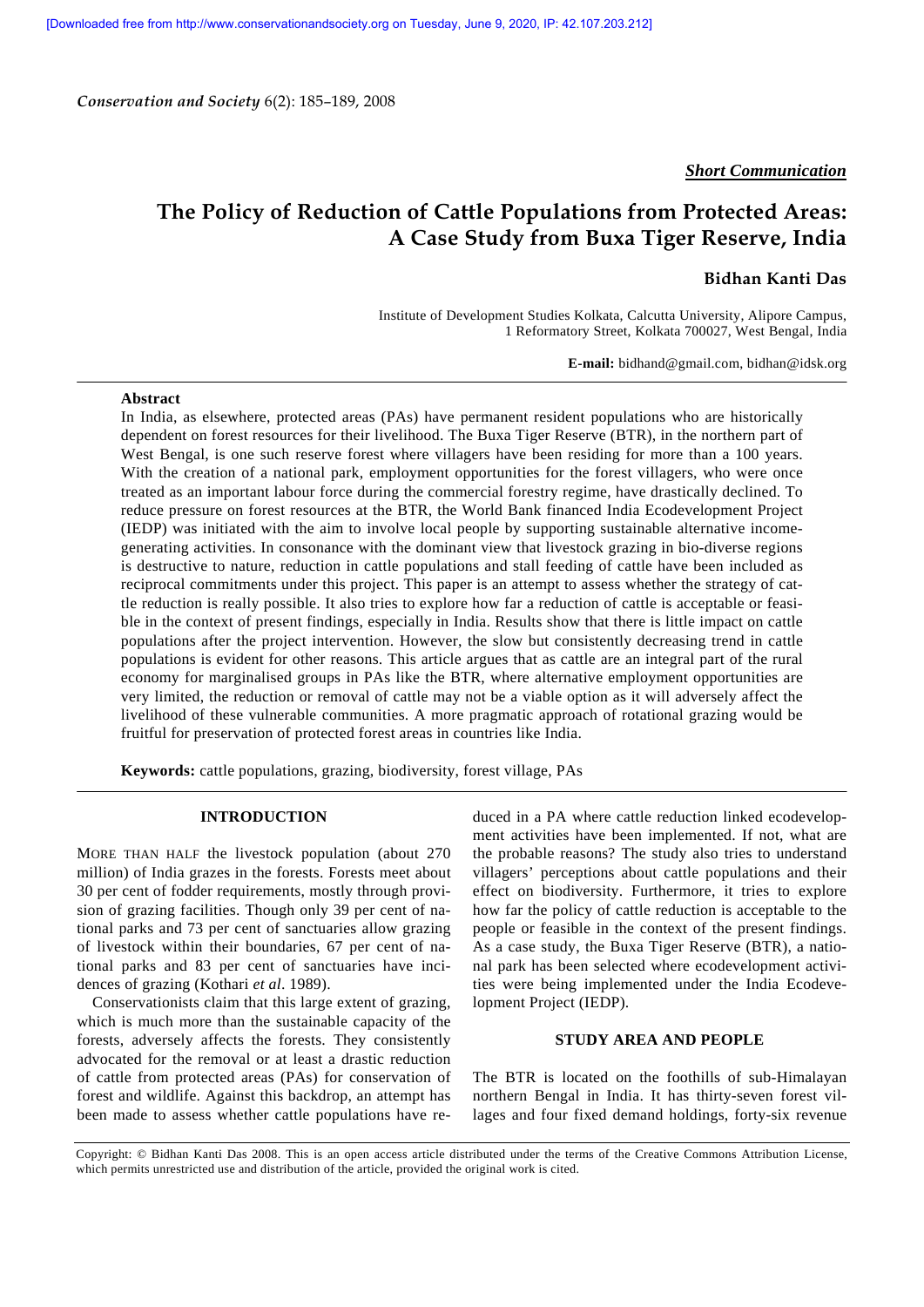#### **186** */ Bidhan Kanti Das*

villages and thirty-four tea gardens in and around it. Most of the people living in non-tea estate areas depend primarily on rainfed traditional agriculture. Also, in most cases their income is supplemented by animal husbandry (Sinha & Das 2003). In forest villages, people cultivate maize, *marwa*, millet, mustard and jute. Villagers from revenue areas cultivate paddy, potato, jute, mustard and some vegetables. Landless people engage themselves as agricultural and daily wage labourers at *panchayat* or Forest Department works, or in selling firewood. Some families sell milk (Das 2005a). The forest villagers face extreme hardships in trying to earn an income as clear felling coupes (CFC) and plantations have reduced dramatically due to a ban on CFC after declaration of Buxa as a PA.

 Over the years, the incidences of cattle grazing in these villages have exponentially multiplied. A study placed the number of cattle grazing in the forest every day at about 150,000 cattle graze in the forest every day. Leaving some blanks and steep slopes, the intensity of grazing is 2.5 cattle per ha. The number of households increased by about 66 per cent from 1970 to 1999 (Das 2005a). With the increase in households, cattle numbers have also increased.

# **INDIA ECODEVELOPMENT PROJECT**

The creation of the tiger reserve in 1983 resulted in a ban on fodder collection and cattle grazing, threatening the very survival of the inhabitants residing in and around the BTR. Restrictions on resource use, often leads to conflicts among park managers and villagers. To reduce pressure on PAs and conflicts therein, the IEDP was launched by the Forest Department, West Bengal, with assistance from the World Bank and the Global Environment Facility in 1996. The project addresses the issues regarding participatory management of PAs through a strategy of ecodevelopment. It deals with reducing negative interactions of local people with biodiversity and increasing their collaboration in conservation. It aims at involving local people by supporting sustainable alternative income-generating activities with mutual understanding on controlled grazing, stall feeding, fodder regeneration outside forest areas, reduction of cattle, replacement of scrub cattle by improved cattle and castration (World Bank 1996).

# **MATERIALS AND METHODS**

Structured and semi-structured questionnaires were administered in thirteen sampled villages to assess any change in cattle populations and grazing in forest areas. Sampling was done on the basis of purposive randomness. Data was collected through group discussions comprising members of the Executive Committees as well as general members of the Forest Protection Committees (FPC)/Ecodevelopment Committees (EDC). As the data collection was not based on a door-to-door survey, there is a probability of errors. To understand changes, if any, the year 1999 was identified as the base year because micro-plan implementation started in December 1999 under the IEDP. Fieldwork was carried out between mid-July to mid-August 2001.

#### **RESULTS**

### **Changing Status of Cattle**

Results of the survey reveal that cattle numbers decreased by a small percentage from 1999 to 2001 (Table 1). This small reduction might not be due to mutual understanding regarding cattle reduction as per the agreement for ecodevelopment activities, but due to natural processes like less resources, diseases, sale of cattle during the periods of crisis and natural calamities.

 Village-wise distribution shows that maximum reduction of cattle was observed in revenue villages. This is due to increased impounding of cattle for illegal grazing, manpower problem, 25 per cent contribution for ecodevelopment activities and less availability of fodder.

 The study reveals that generally forest villages reduced their cattle minimally in comparison to revenue villages of the BTR with some exceptions. Among forest villages, members of East Garam reduced maximum cattle from 1998/1999 to 2001. This was mainly due to sale of some local cows for an improved breed and sale of cattle for 25 per cent contribution to ecodevelopment activities. In a subsistence economy, forest villagers regard cattle as one of the main sources of income. Our earlier study shows that more than 70 per cent of villagers of Bhutia *basti* en-

**Table 1** *Changing status of cattle populations in and around sampled forest villages/revenue villages of the Buxa Tiger Reserve* 

|                                | No. of cattle |      |          |
|--------------------------------|---------------|------|----------|
| $FV/RV^*$                      | 1998/1999     | 2001 | % change |
| East Garam FV                  | 280           | 245  | $-12.50$ |
| Dakshin Panbari FV             | 145           | 135  | $-6.90$  |
| Garo and Pampu <i>basti</i> FV | 1164          | 1100 | $-5.50$  |
| Nimati FV                      | 242           | 240  | $-0.82$  |
| Godamdabri FV                  | 449           | 425  | $-5.34$  |
| Buxa Road FV                   | 682           | 666  | $-2.34$  |
| Teamari FV                     | 375           | 368  | $-1.86$  |
| Uttar Dakshin Panialguri RV    | 845           | 715  | $-15.38$ |
| Nimti Domohini RV              | 992           | 940  | $-5.24$  |
| Purba Salbari and Lepraguri RV | 789           | 730  | $-7.48$  |
| Radhanagar and Barobisha RV    | 454           | 425  | $-6.39$  |
| Dakshin Haldibari RV           | 679           | 650  | $-4.27$  |
| Narathali RV                   | 463           | 386  | $-16.63$ |
| Total                          | 7559          | 7025 | $-7.06$  |

\*FV=Forest Village; RV=Revenue Village.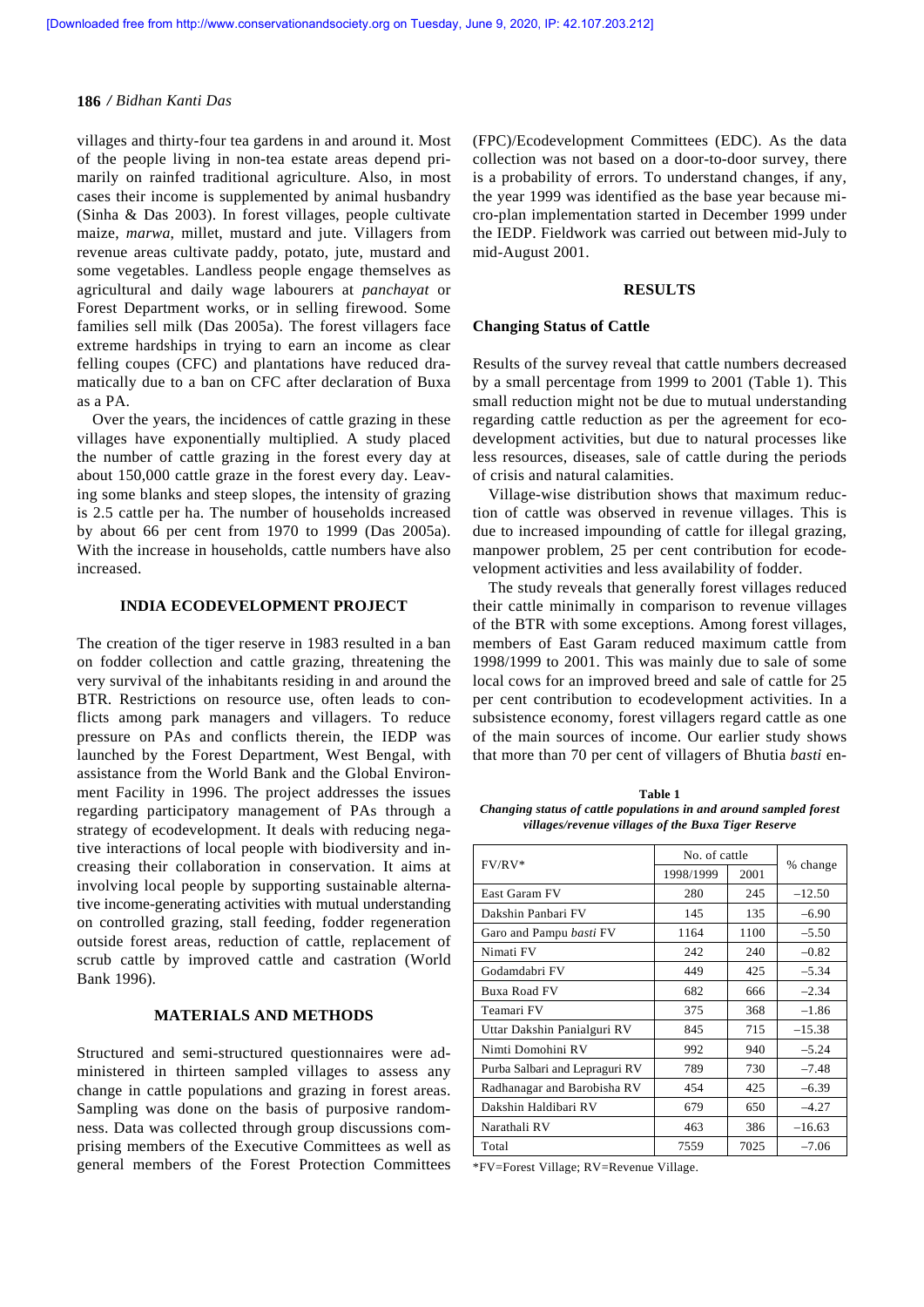gaged in the sale of milk, which was about 30 per cent of the total family income especially among the marginalised poor people (data collected by author in 1999). People also feel that domesticated animals can be used as a major source of cash income during emergency periods like disease, marriage or other rituals and ceremonies. So, they are less interested in reducing cattle numbers.

### **Changes in Cattle Populations**

As the data on cattle of forest villages are only available from Census 1984, an attempt has been made to ascertain whether the reduction is due to the effect of the IEDP or is it a part of the usual process. For this, estimation has been done for rate of difference per year from 1984 to 1998/1999. This rate of difference is compared with the rate of difference per year from 1998/1999 to 2001. Results reveal that there is no significant change in the rate of difference between early 1999 and 2001 (Table 2). A very small percentage of cattle reduced since 1999 in sample forest villages. So, the reduction, in general, might not be related to mutual agreement of villagers regarding cattle reduction.

### **What People Have Actually Done: Some Case Studies**

During preparation of the micro-plan, villagers were offered a choice of income-generating activities that should be ecologically, socially and financially sustainable. Some reciprocal commitments like reduction of low yield cattle, controlled grazing and castration had to be implemented. But in Santrabari EDC (within the core area), members consistently demanded for inclusion of bullocks as an activity in the micro-plan, which was against the guidelines of the IEDP. They even *gheraoed* the concerned person from the non-governmental organisation (NGO) who was acting as a facilitator. Finally they succeeded in including cattle rearing as an activity in the micro-plan. About one-fourth of the total members have purchased one pair of the local breed of bullocks each for the cultivation of agricultural lands provided by the Forest

Department to the agreement holder<sup>1</sup>. Earlier, those who had no bullocks, had to hire bullocks from others for tilling their lands for 3 hours. In exchange, they had to work for 3 days on the land of the bullock owner or they had to pay INR 20 to INR 30 per day as cash as well as supply fodder to the bullock owner. This system is known as *hauli*. Now they are able to plough lands using their own bullocks and hence make a higher profit from cultivation of ginger, gourd and maize. It is estimated that most beneficiaries are making profits of at least INR 2000 per year from cultivation by their own bullocks.

 The same phenomenon is also observed in fringe areas. Twelve per cent members of Ghoramara FPC have purchased one bullock each from the micro-plan for cultivation of their own lands. Earlier, some had one bullock and some did not own any. They had to hire bullocks in exchange for 240–280 kg of paddy per season. At present, they can save their paddy, which they now don't need to offer, by owning their own bullocks; the bullocks have become both a resource and an asset. Also there is no encroachment of lands due to their ownership of bullocks.

 It is interesting to note that some beneficiaries have purchased milch cows after making profit from incomegenerating activities under the IEDP. One member of the Teamari EDC got goats under the micro-plan, which he sold and in turn purchased two milch cows. He felt that the milch cow was a useful income source and an asset in addition to providing nourishment in the form of milk.

 Where alternative choices of income-generating activities were limited, people, especially those who had some land, adhered to traditional occupations like agriculture. In such a situation, cattle were regarded as an important resource due to multiplicity of use for sustaining daily livelihoods and also treated as a cash asset by rural as well as forest people for any activities requiring instant cash. The marginal cultivators, who do not possess their own resources for cultivation especially bullocks, have to hire either by giving something in return as kind or by paying high amounts as cash. So whenever opportunities arise, they try to procure items required for cultivation as observed in the IEDP. Moreover, people usually prefer to

| Forest village       | 1984* | No. of cattle<br>1998/1999 | % of average difference per year<br>from 1984 to 1998/1999 | No. of cattle<br>2001 | % of average difference per<br>year from 1998/1999 to 2001 |
|----------------------|-------|----------------------------|------------------------------------------------------------|-----------------------|------------------------------------------------------------|
| East Garam           | 554   | 280                        | $-3.53$                                                    | 245                   | $-6.25$                                                    |
| Dakshin Panbari      | 375   | 145                        | $-4.38$                                                    | 135                   | $-3.45$                                                    |
| Garo and Pampu basti | 1343  | 1164                       | $-0.95$                                                    | 1100                  | $-2.75$                                                    |
| Nimati               | 603   | 242                        | $-4.28$                                                    | 240                   | $-0.41$                                                    |
| Godamdabri           | 838   | 449                        | $-3.32$                                                    | 425                   | $-2.67$                                                    |
| Buxa Road            | 626   | 682                        | $+0.64$                                                    | 666                   | $-1.17$                                                    |
| Teamari              | 275   | 375                        | $+0.03$                                                    | 368                   | $-0.93$                                                    |
| Total                | 4614  | 3337                       | $-1.98$                                                    | 3179                  | $-2.37$                                                    |

**Table 2** *Changes (per year) in cattle populations in the sampled forest villages of the Buxa Tiger Reserve* 

\*Cattle census (1984) from Management Plan 1999–2009 of the BTR.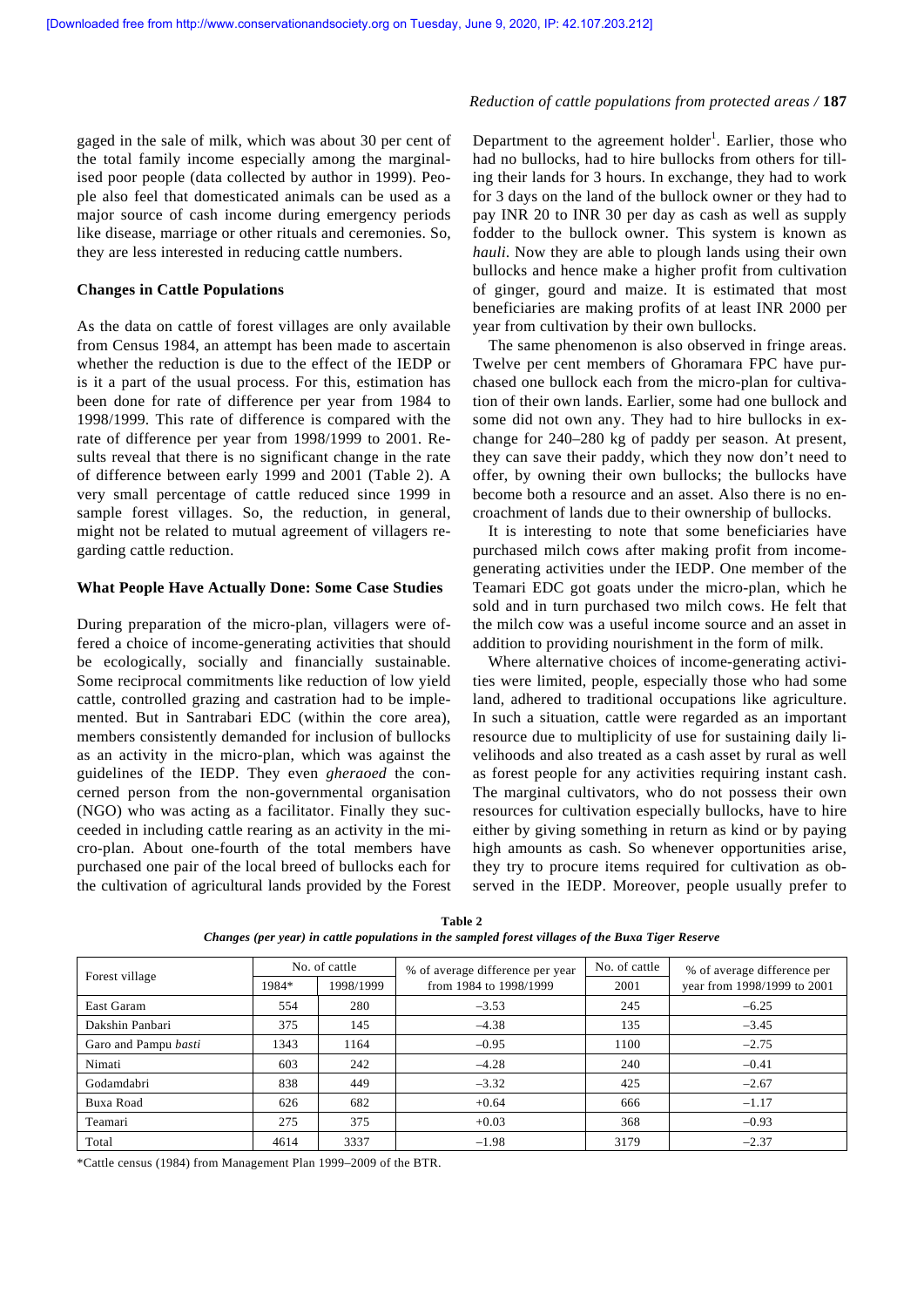#### **188** */ Bidhan Kanti Das*

purchase milch cows from whatever profits they gain from other activities if they do not have any other asset.

## **People's Perceptions about Cattle Reduction and Grazing in the Forest Area**

The perceptions of forest villagers differ from that of revenue villagers as far as cattle grazing is concerned. Forest villagers opined that they are reluctant to reduce cattle as they considered cattle of high economic value. In a subsistence economy, income from sale of milk plays an important role in sustaining their daily needs, in addition to supplementing nutrition of growing children. Cattle are also regarded as a cash resource during emergencies like diseases, marriages, observance of rituals and ceremonies. Cow dung from cattle is considered as a useful fertiliser for cultivation. On the contrary, forest dwellers are not so much interested in rearing high bred cows due to poor understanding of rearing, less availability of veterinary care and unfortunate experiences in the past. Moreover, most forest villagers do not consider grazing in forests as harmful to forest and wildlife. But villagers from fringe areas opined that people are compelled to reduce cattle due to increased protection work, dwindling resources, reduced manpower for rearing with the disintegration of joint family system and less pasture lands due to increased agriculture. Currently, they are increasingly using riverbeds and adjoining areas to graze cattle. For fodder, they were increasingly using agricultural residues.

#### **DISCUSSION**

The above findings show that people are not interested in reduction of cattle though they had agreed to reduce low yielding scrub cattle as reciprocal obligations under the IEDP. A small reduction of cattle may have occurred due to natural processes but not due to mutual obligations. People also feel that domesticated animals can be used as major source of cash income during emergency periods.

 For small and marginal cultivators, bullocks are important for cultivation. Actually, villagers have to face two problems—first, the productivity and yield are very low, and they have to depend on rainfed agriculture, and second, they have to hire bullocks for cultivating their own lands. Whatever yield they get from cultivation, they have to give away a part of this to the bullock owner. Naturally small and marginal farmers without bullocks give priority to owning them to increase their stock of staple food for daily survival. This is especially true in the BTR where other employment opportunities are meagre.

 Interestingly, most of the forest villagers do not consider grazing in forests as harmful to forest and wildlife. In fact, forest villagers claim that cattle grazing is their right as they have been using the forest as grazing land for more than 100 years. With drastic curtailing of employment in forestry activities after creation of the tiger reserve, cattle became the most dependable resource for forest villagers due to their multiple uses in traditional agriculture, in supplementing income and also for the consideration of their nutritional importance to their families. In fact, an intensive study of a forest village of the BTR (done by author in 1999) reveals that forest villagers regarded cattle as one of the main source of income especially among the marginalised poor people.

 In this context, is it acceptable or feasible to remove cattle populations from the national parks or sanctuaries declared under the Indian Wildlife (Protection) Act 1972, particularly for the people who are living on a subsistence economy? An International Union for Conservation of Nature (IUCN) study reveals that globally about 86 per cent of national parks (Amend & Amend 1992) and over 65 per cent of the PAs in India (Kothari et.al. 1989) had permanent resident populations that were historically dependent on resources of PAs for their livelihood. In rural India, cattle are an integral part of the communities to sustain daily survival needs. From as far back as the Vedic period, cattle serve as a source of food and a measure of wealth (Brown 1964). Naturally, cattle as an integral part of the forest communities came into existence in forest areas for multiple uses. To cater to the demand for timber, colonial forest management encouraged locally available population groups to settle in forest areas as they provided a constant labour force, leading to establishment of forest villages in parts of India. In the process of establishment of forest villages, colonial forest administrators also permitted the rearing of cattle. Thereby the forest authorities recognised the intimate link of cattle stock with forest communities.

 Large scale degradation of forest wealth at Buxa region gained momentum from the 1970s onwards. As Buxa is surrounded by agricultural lands or tea estates, the bulk of the population consists of either cultivators or tea estate labourers. Moreover, from 1970 onwards large scale Bangladeshi migrants moved to the border areas of the forests and settled there. Due to the extension of the township of Alipurduar sub-division towards the reserve forest areas a semi-urban population has also come into existence in the neighbourhood of the reserve forest (Sinha & Das 2003). The timber requirements of the local inhabitants have increased tremendously. The more sophisticated section of the urban population also requires some quantities of timber for construction of houses and for furniture. As a result forest managers find it difficult to manage and preserve the already denuded forest resources. Instead forest managers, without any scientific evidence blame cattle grazing in every part of the forest areas as one of the main reasons for degradation of biodiversity in certain parts of the BTR.

 By attempting to implement the policy of cattle reduction, the forest authorities are curtailing the rights of the forest villagers living in the forest for generations to sus